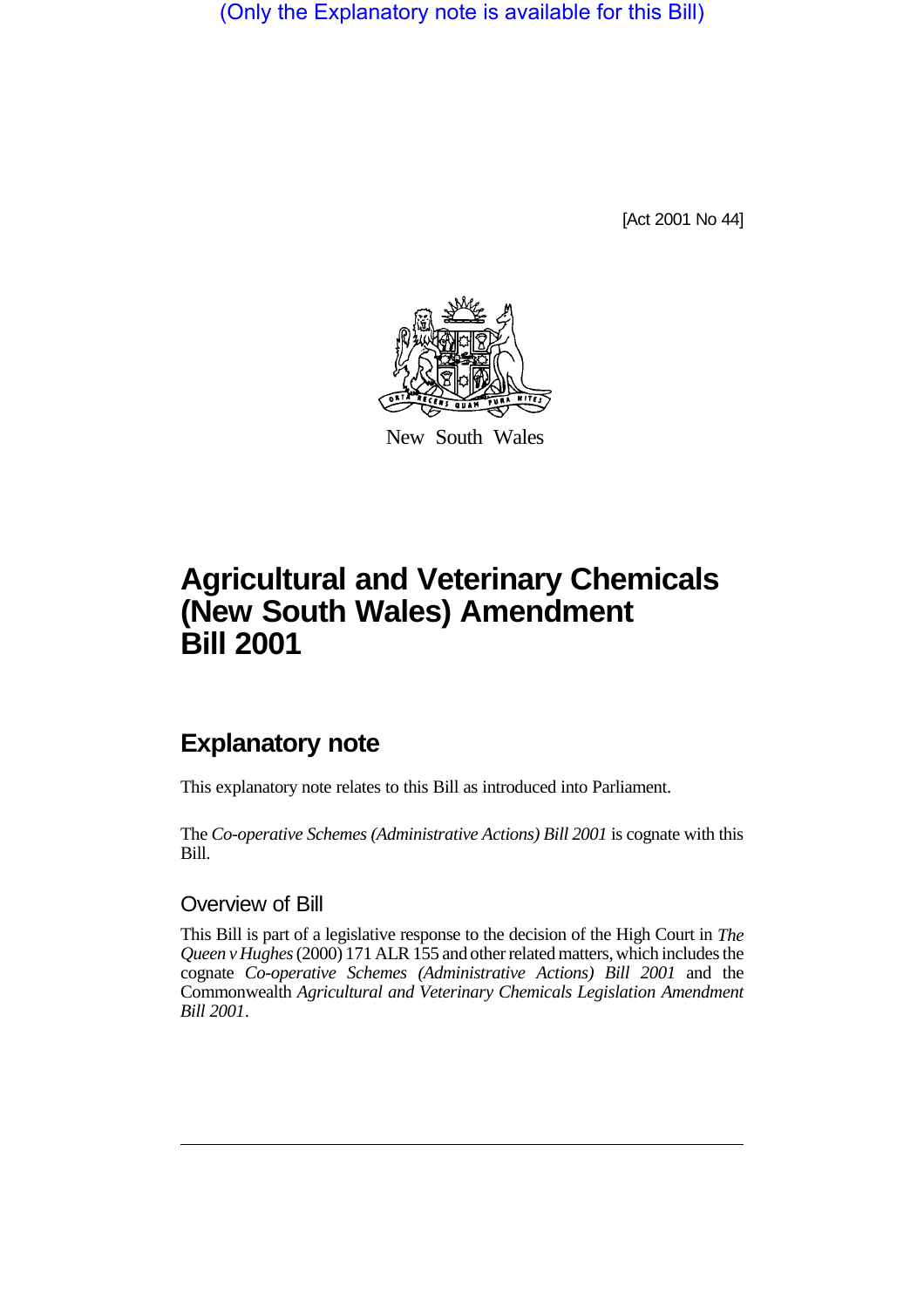Agricultural and Veterinary Chemicals (New South Wales) Amendment Bill 2001 [Act 2001 No 44]

Explanatory note

The legislative response will:

- (a) validate things done or omitted to be done by certain Commonwealth authorities or officers in pursuance of the National Registration Scheme (NRS) for agricultural and veterinary chemicals that are potentially invalid following the decision of the High Court in *Hughes*, and
- (b) validate things done or omitted to be done by certain Commonwealth authorities or officers that are potentially invalid due to certain gaps in the NRS legislative scheme that have arisen independently of the decision in *Hughes*, and
- (c) ensure that things done or omitted in the future by Commonwealth authorities or officers in pursuance of the NRS have a constitutionally sound basis.

The decision of the High Court in *Hughes* has cast doubt on the ability of Commonwealth authorities and officers to exercise powers and perform functions under State laws in relation to several inter-governmental legislative schemes. In *Hughes*, the High Court indicated that, where a State gave a Commonwealth authority or officer a power to undertake a function under State law together with a duty to exercise the function, there must be a clear nexus between the exercise of the function and one or more of the legislative heads of power of the Commonwealth Parliament set out in the Commonwealth Constitution.

*Hughes* also highlighted the need for the Commonwealth Parliament to authorise the conferral of duties, powers or functions by a State on Commonwealth authorities or officers.

The decision in *Hughes* affects the NRS by casting doubts on the validity of the exercise of powers in relation to the NRS by the National Registration Authority for Agricultural and Veterinary Chemicals, the Commonwealth Director of Public Prosecutions, the Commonwealth Administrative Appeals Tribunal and Commonwealth inspectors and analysts.

The proposed Act (which amends the *Agricultural and Veterinary Chemicals (New South Wales) Act 1994)* makes changes to the NRS to place it on a more secure constitutional footing and closes certain gaps in the conferral of duties, functions and powers on Commonwealth authorities and officers relating to the Commonwealth Administrative Appeals Tribunal and inspectors and analysts appointed under Commonwealth law.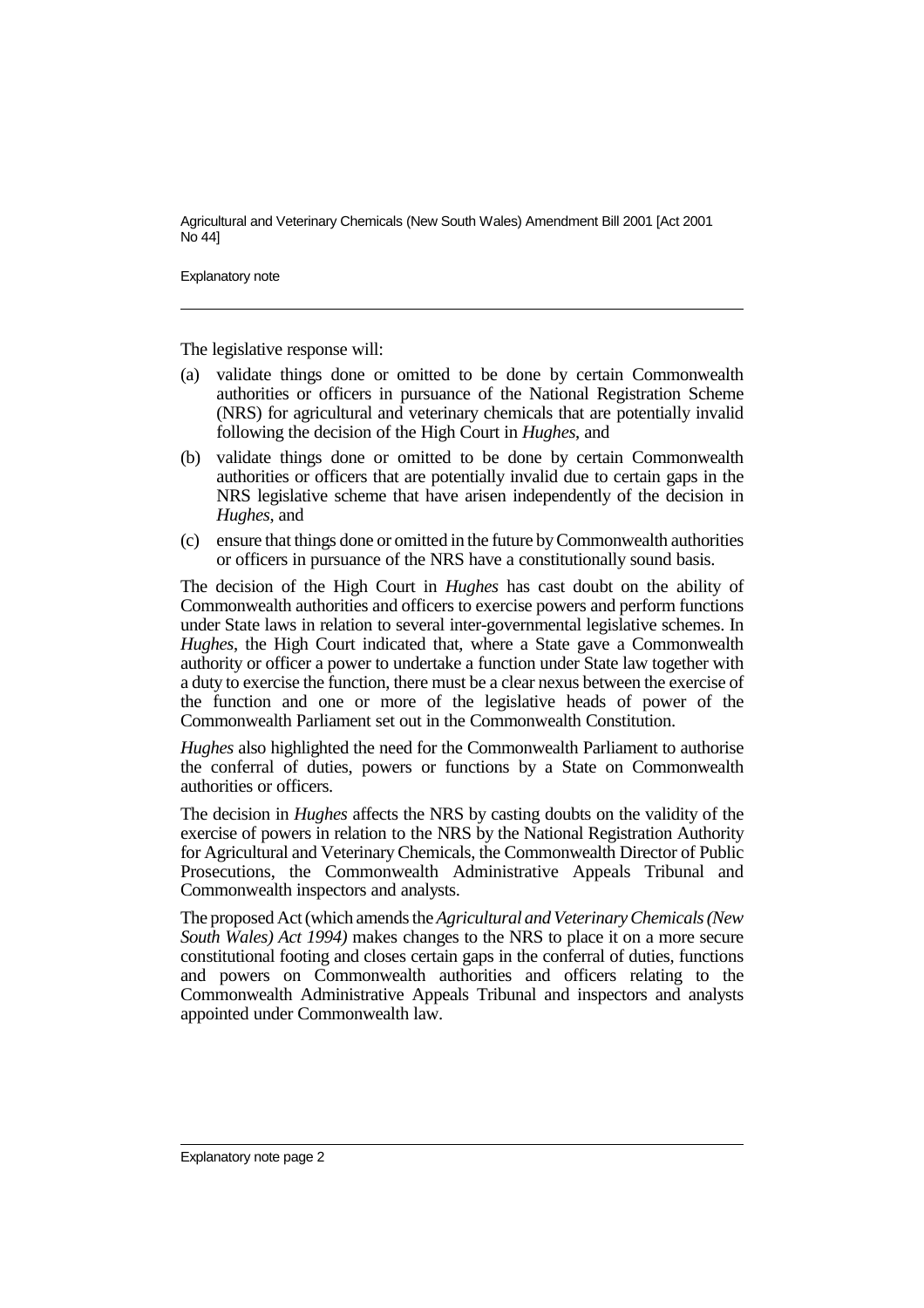Agricultural and Veterinary Chemicals (New South Wales) Amendment Bill 2001 [Act 2001 No 44]

Explanatory note

The proposed Act complements the *Co-operative Schemes (Administrative Actions) Bill 2001*. That Bill validates past actions of Commonwealth authorities and officers that were not linked to a head of power under the Commonwealth Constitution, and ensures that no duty, function or power is conferred on a Commonwealth authority or officer that is beyond the legislative power of the State.

The proposed Act is supported by the *Agricultural and Veterinary Chemicals Legislation Amendment Bill 2001* of the Commonwealth. That Bill proposes to clarify the powers, functions and duties of Commonwealth authorities and officers within the NRS, and also addresses the gaps in the NRS legislative scheme arising independently of the decision in *Hughes*. The Commonwealth Bill was introduced into the Senate on 3 April 2001.

### Outline of provisions

**Clause 1** sets out the name (also called the short title) of the proposed Act.

**Clause 2** provides for the commencement of the proposed Act immediately before the commencement of section 4 (1) of the *Co-operative Schemes (Administrative Actions) Bill 2001*.

**Clause 3** is a formal provision giving effect to the amendments to the *Agricultural and Veterinary Chemicals (New South Wales) Act 1994* (*the Principal Act*) set out in Schedule 1.

#### **Schedule 1 Amendments**

**Schedule 1 [1]** inserts definitions of *confer* and *function* into the Principal Act.

**Schedule 1 [2]** repeals and re-enacts Part 5 of the Principal Act, which contains provisions that apply certain Commonwealth administrative laws as laws of the State. The effect is to re-apply those laws and to re-confer functions and powers on Commonwealth authorities and officers.

There is doubt about the efficacy of the previous purported conferral of functions and powers by Part 5, since the Commonwealth has not expressly authorised the conferral of those powers and functions by the States and the Northern Territory.

The substitution of Part 5 complements provisions in the *Agricultural and Veterinary Chemicals Legislation Amendment Bill 2001* of the Commonwealth that proposes to authorise the conferral of those functions and powers on Commonwealth authorities and officers.